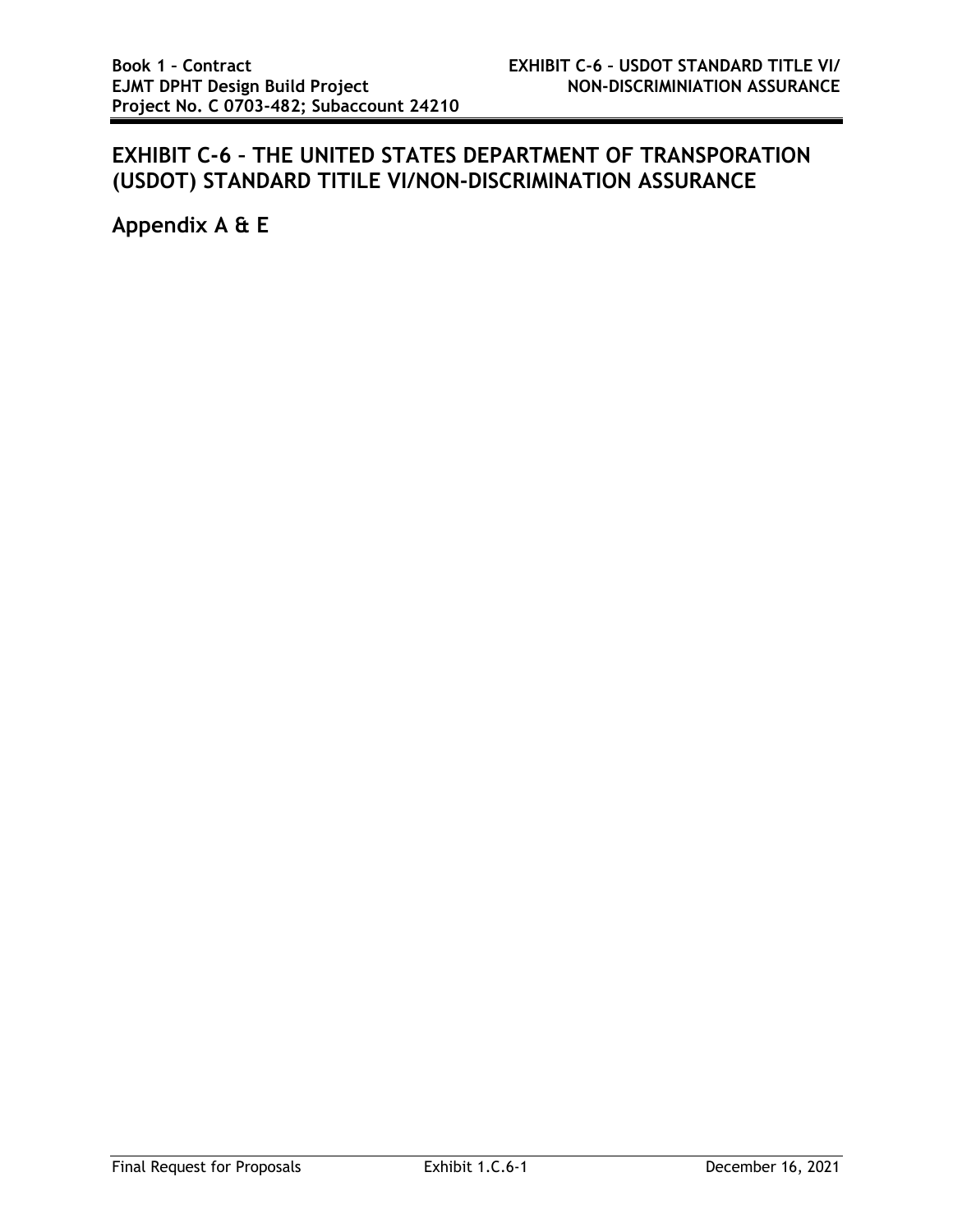## **APPENDIX A**

During the performance of this contract, the contractor, for itself, its assignees, and successors in interest (hereinafter referred to as the "contractor") agrees as follows:

- 1. **Compliance with Regulations**: The contractor (hereinafter includes consultants) will comply with the Acts and the Regulations relative to Non-discrimination in Federallyassisted programs of the U.S. Department of Transportation, Colorado Department of Transportation, as they may be amended from time to time, which are herein incorporated by reference and made a part of this contract.
- 2. **Non-discrimination**: The contractor, with regard to the work performed by it during the contract, will not discriminate on the grounds of race, color, or national origin in the selection and retention of subcontractors, including procurements of materials and leases of equipment. The contractor will not participate directly or indirectly in the discrimination prohibited by the Acts and the Regulations, including employment practices when the contract covers any activity, project, or program set forth in Appendix B of 49 CFR Part 21.
- 3. **Solicitations for Subcontracts, Including Procurements of Materials and Equipment**: In all solicitations, either by competitive bidding, or negotiation made by the contractor for work to be performed under a subcontract, including procurements of materials, or leases of equipment, each potential subcontractor or supplier will be notified by the contractor of the contractor's obligations under this contract and the Acts and the Regulations relative to Non-discrimination on the grounds of race, color, or national origin.
- 4. **Information and Reports**: The contractor will provide all information and reports required by the Acts, the Regulations, and directives issued pursuant thereto and will permit access to its books, records, accounts, other sources of information, and its facilities as may be determined by the Recipient or the Colorado Department of Transportation to be pertinent to ascertain compliance with such Acts, Regulations, and instructions. Where any information required of a contractor is in the exclusive possession of another who fails or refuses to furnish the information, the contractor will so certify to the Recipient or the Colorado Department of Transportation, as appropriate, and will set forth what efforts it has made to obtain the information.
- 5. **Sanctions for Noncompliance**: In the event of a contractor's noncompliance with the Non discrimination provisions of this contract, the Recipient will impose such contract sanctions as it or the Colorado Department of Transportation may determine to be appropriate, including, but not limited to:
	- a. withholding payments to the contractor under the contract until the contractor complies; and/or
	- b. cancelling, terminating, or suspending a contract, in whole or in part.
- 6. **Incorporation of Provisions**: The contractor will include the provisions of paragraphs one through six in every subcontract, including procurements of materials and leases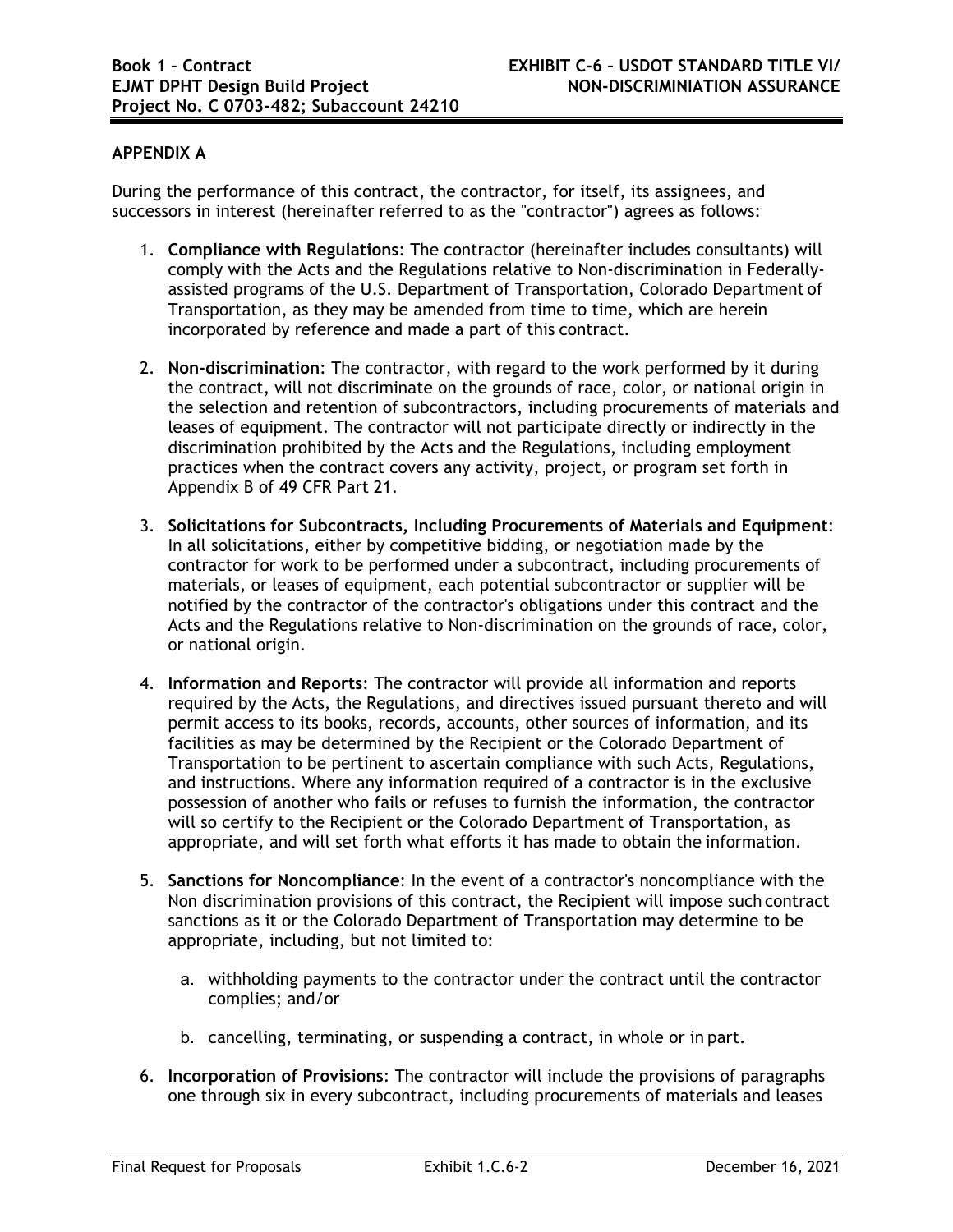of equipment, unless exempt by the Acts, the Regulations and directives issued pursuant thereto. The contractor will take action with respect to any subcontract or procurement as the Recipient or the Colorado Department of Transportation may direct as a means of enforcing such provisions including sanctions for noncompliance. Provided, that if the contractor becomes involved in, or is threatened with litigation by a subcontractor, or supplier because of such direction, the contractor may request the Recipient to enter into any litigation to protect the interests of the Recipient. In addition, the contractor may request the United States to enter into the litigation to protect the interests of the United States.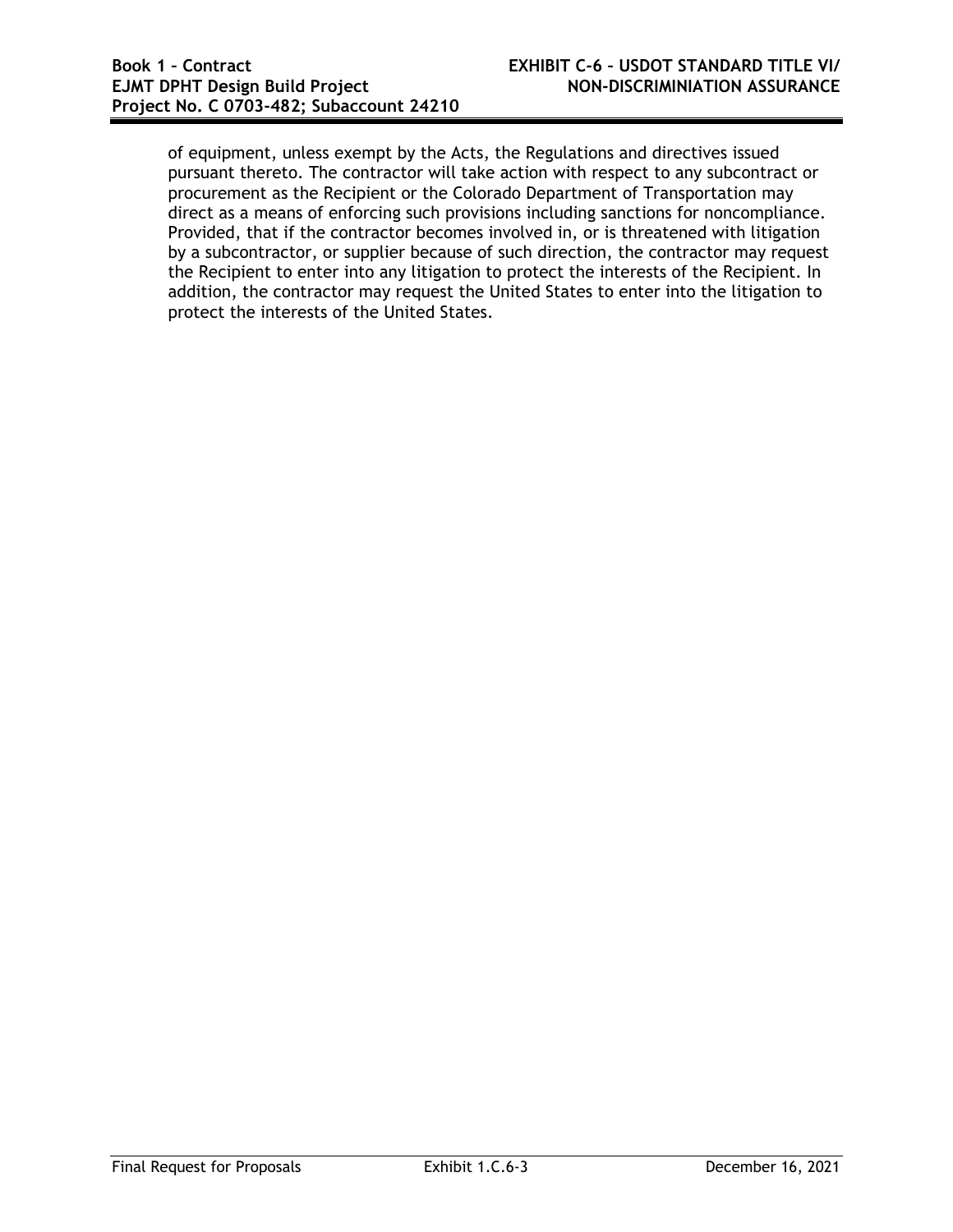## **APPENDIX E**

During the performance of this contract, the contractor, for itself, its assignees, and successors in interest (hereinafter referred to as the "contractor") agrees to comply with the following non- discrimination statutes and authorities; including but not limited to:

## **Pertinent Non-Discrimination Authorities**:

- Title VI of the Civil Rights Act of 1964 (42 U.S.C. § 2000d et seq., 78 stat. 252), (prohibits discrimination on the basis of race, color, national origin); and 49 CFR Part 21.
- The Uniform Relocation Assistance and Real Property Acquisition Policies Act of 1970, (42 U.S.C. § 4601), (prohibits unfair treatment of persons displaced or whose property has been acquired because of Federal or Federal-aid programs and projects);
- Federal-Aid Highway Act of 1973, (23 U.S.C. § 324 et seq.), (prohibits discrimination on the basis of sex);
- Section 504 of the Rehabilitation Act of 1973, (29 U.S.C. § 794 et seq.), as amended, (prohibits discrimination on the basis of disability); and 49 CFR Part 27;
- The Age Discrimination Act of 1975, as amended, (42 U.S.C. § 6101 et seq.), (prohibits discrimination on the basis of age);
- Airport and Airway Improvement Act of 1982, (49 USC § 471, Section 47123), as amended, (prohibits discrimination based on race, creed, color, national origin, or sex);
- The Civil Rights Restoration Act of 1987, (PL 100-209), (Broadened the scope, coverage and applicability of Title VI of the Civil Rights Act of 1964, The Age Discrimination Act of 1975 and Section 504 of the Rehabilitation Act of 1973, by expanding the definition of the terms "programs or activities" to include all of the programs or activities of the Federal-aid recipients, sub-recipients and contractors, whether such programs or activities are Federally funded or not);
- Titles II and III of the Americans with Disabilities Act, which prohibit discrimination on the basis of disability in the operation of public entities, public and private transportation systems, places of public accommodation, and certain testing entities (42 U.S.C. §§ 12131-12189) as implemented by Department of Transportation regulations at 49 C.F.R. parts 37 and 38;
- The Federal Aviation Administration's Non-discrimination statute (49 U.S.C. § 47123) (prohibits discrimination on the basis of race, color, national origin, and sex);
- Executive Order 12898, Federal Actions to Address Environmental Justice in Minority Populations and Low-Income Populations, which ensures discrimination against minority populations by discouraging programs, policies, and activities with